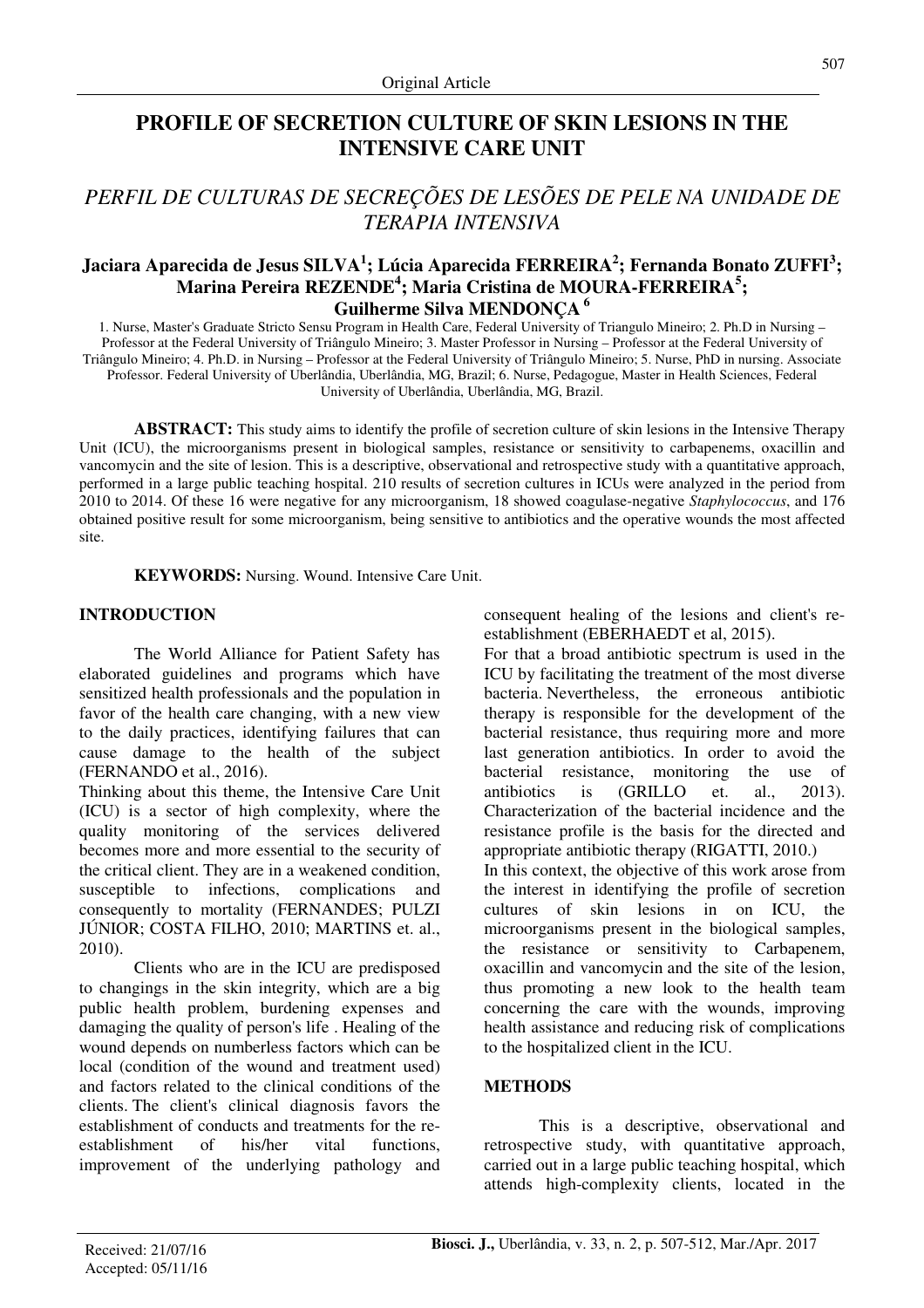Profile of secretion… SILVA, J. A. J. et al.

municipality of Uberaba, Minas Gerais. Data were collected through the analysis of the results of secretion culture of skin lesions, present in the records of the microbiology department of the Clinical Pathology Service of the Hospital de Clínicas of the Federal University of Triângulo Mineiro – UFTM, of the period from 2010 to 2014, from the General and Coronary ICUs of this institution. The ICU of the hospital is subdivided in General (attends all the clinics) and Coronary (only heart diseases,) being composed by 10 beds each.

There was no protocol in the institution and in the study sector during the analyzed period, which advised when the culture collection of skin lesion secretions should be performed. The standard operating procedure (POP) of the institution discussed how the collection procedure should be performed by the medical professional or nurse. Culture was only collected when the professional who evaluated the client made the decision to collect through the signs and symptoms presented.

The objective of the study was not the comparison of the ICUs, but the analysis of the microorganisms profile in the biological samples collected. Data collected were typed in an electronic spreadsheet, Excel Microsoft<sup>®</sup>  $XP^{\circledast}$  Program and presented in tables containing descriptive statistics, absolute and relative frequency type (RODRIGUES, 2006).

The project was approved by Ethics Committee in Research/ National Commission on Research Ethics by means of the Platform Brasil, as well as to the approval of the teaching hospital, receiving approval Opinion n 877.760. This current research is guided by the determinations of the Resolution 466/12, which regulates the research with human beings (BRASIL, 2012.)

#### **RESULTS**

210 results of culture secretions of the ICUs were analyzed from 2010 to 2014. Of these 16 presented negative result for any microorganism, 18 presented coagulase-negative *Staphylococcus*, and 176 obtained positive results for some 176 obtained positive results for some microorganism. It is noticed that positive microbiologic cultures were more frequent in the Adult ICU, 137 (77.8 %), whereas in the Coronary ICU only 39 (22.2 %) presented positive microbiology, as shown in Table I. When we analyze year over year, we notice that the adult ICU had higher absolute of cases in the last five years.

**Table I**: Number of secretion cultures of skin lesions in ICU of a teaching hospital, year over year, from 2010 to 2014. Uberaba, MG.

| ICU              | 2010 |        | 2011 |        | 2012 |        | 2013        |        | 2014 |                |
|------------------|------|--------|------|--------|------|--------|-------------|--------|------|----------------|
|                  |      | $\%$   | n    | $\%$   | n    | $\%$   | n           | %      | n    | $\%$           |
| <b>Adult ICU</b> | 85   | (82.5) |      | (63.6) | 16   | (61.5) |             | (84.6) | 18   | (78.3)         |
| Coronary ICU     | 18   |        |      | (36.4) | 10   | (38.5) | $\sim$<br>∠ | 15.4   | ັ    | 21.7<br>$\tau$ |
| Total            | 103  | 100.0  |      | 100.0  | 26   | 100.0  |             | 100.0  | 23   | 100.0          |

Concerning the prevalent microorganisms in the positive microbiological cultures, it was observed that there were more positive results for

*Pseudomonas aeruginosa* 34 (19.3%), *Acinetobacter baumanii* 33 (18.8%) and *Klebsiella pneumoniae* 31 (17.6%) (Table II).

**Table II:** Number of microorganism found in secretion cultures of skin lesions in the ICU of a teaching hospital, year over year, from 2010 to 2014. Uberaba, MG.

| <b>MICROORGANISM</b>     | 2010 | 2011 | 2012 | 2013 | 2014 |
|--------------------------|------|------|------|------|------|
|                          | n    | n    | n    | n    | n    |
| Pseudomonas aeruginosa   | 22   | ∍    |      |      | ζ    |
| Klebsiella pneumoniae    |      |      |      |      |      |
| Acinetobacter baumanii   | 16   |      |      |      |      |
| Enterobacter cloacae     | 16   |      |      |      |      |
| Escherichia coli         |      |      |      |      |      |
| <i>Proteus mirabilis</i> |      |      |      |      |      |
| Staphylococcus aureus    |      |      |      |      |      |
| Enterobacter aerogenes   |      |      |      |      |      |
| Enterococcus faecalis    |      |      |      |      |      |
| Citrobacter freundi      |      |      |      |      |      |
| Morganella morganii      |      |      |      |      |      |
| Pseudomonas fluorescens  |      |      |      |      |      |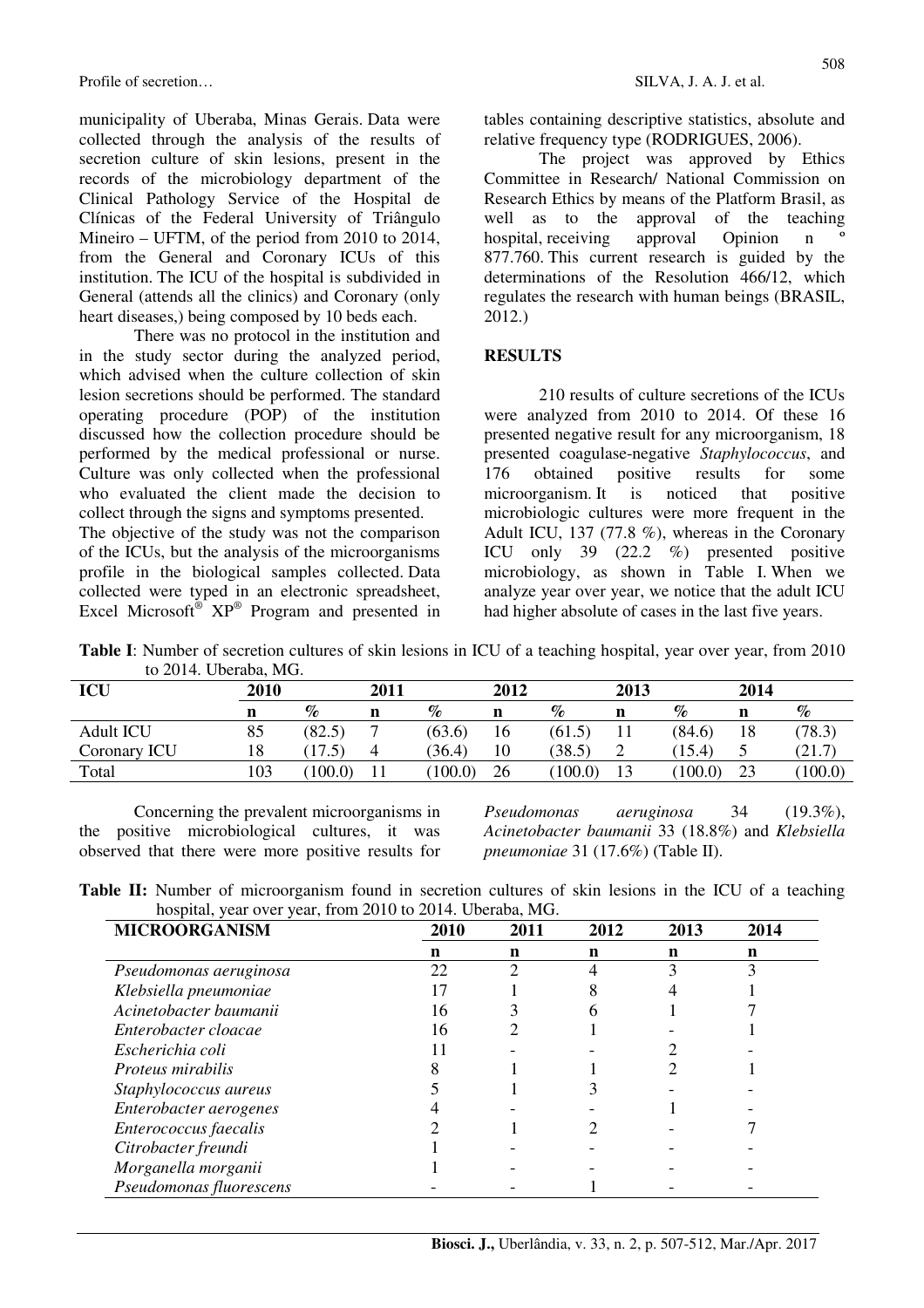Profile of secretion… SILVA, J. A. J. et al.

| Klebsiella oxytoca    | $\overline{\phantom{0}}$ |   |  |
|-----------------------|--------------------------|---|--|
| Proteus vulgaris      | -                        |   |  |
| Acinetobacter lwoffii | -                        | - |  |
| Total                 |                          |   |  |

Of the 176 positive results for some microorganism, 155 were Enterobacteria (*Pseudomonas, Klebsiella, Acinetobacter, Escherichia coli* and *Proyours*), 12 were *Enterococcus spp*., and 9 *Staphylococcus aureus*. Related to the resistance of the Enterobacteria to the Carbapenem, the result of the microbiological cultures showed that from the 155 enterobacteria, 122 (78.7%) presented sensitivity to Carbapenem and 31 (20.0%) were resistant. In respect to the resistance of *Enterococcus spp* to Vancomycin, 7 (100.0%) of the cases were sensitive. It was verified that of the 9 cases of *Staphylococcus aureus*, 3 (33.3%) were resistant to the Oxacillin, and 6 (66.6%) were sensitive.

As regards the injury we observed a high number of microbiological analyses without the identification of the wound site. In other words, the professional who filled out the request did not put the name of the infected site. Related to those which were identified correctly by the health professional, 24 (13.6 %) of the infections took place in surgical wound of the abdomen ; 18 (10.2 %) surgical wound of the chest; 18 (10.2%) sacral pressure ulcer; 14  $(8.0\%)$  surgical wound of the lower limb; 8 (4.5 %) burn; 6 (3.4%) cervical surgical wound; 5 (2.8%) occipital pressure ulcer; low limb pressure ulcer 5  $(2.8 \degree \%)$ ; 3 (1.7 %) high limb pressure ulcer; 2 (1.1)  $%$ ) feet pressure ulcer; 1 (0.6 %) dorsal surgical pressure ulcer; 1 (0.6 %) hip surgical wound; 1 (0.6  $\%$ ) ulcer by dorsal dorsal region pressure; 1 (0,6 %) surgical head wound, according to Table III.

**Table III:** Number of sites where secretion cultures were collected, in the ICU of a teaching hospital, year over year, from 2010 to 2014. Uberaba, MG.

| <b>LESION SITE</b>                            | 2010        | 2011 | 2012        | 2013 | 2014 |
|-----------------------------------------------|-------------|------|-------------|------|------|
|                                               | $\mathbf n$ | n    | $\mathbf n$ | n    | n    |
|                                               |             |      |             |      |      |
| Pressure ulcer: no identification of the site | 9           |      | 4           |      | 5    |
| Dorsal region surgical wound                  | 1           |      |             |      |      |
| Low limb surgical wound                       |             | 2    |             |      | 5    |
| High limb surgical wound                      |             |      |             |      |      |
| Hip surgical wound                            |             |      |             |      |      |
| Surgical wound: no identification of the      | 26          | 4    | 5           | 4    | 3    |
| site                                          |             |      |             |      |      |
| No identification by the professional who 5   |             |      |             |      | 3    |
| filled out the culture requirement.           |             |      |             |      |      |
| Burn                                          | 4           |      |             | 3    |      |
| Dorsal region pressur ulcer                   |             |      |             |      |      |
| Cervical surgical Wound                       | 4           |      | 2           |      |      |
| Occipital pressure ulcer                      |             |      |             |      |      |
| Sacral pressure ulcer                         | 14          |      | 2           |      |      |
| Low limb pressure ulcer                       | 3           |      |             |      |      |
| Ulcer by high member pressure                 | 3           |      |             |      |      |
| Feet pressure ulcer                           | 2           |      |             |      |      |
| Head surgical wound                           |             |      |             |      |      |
| Chest surgical wound                          |             | 2    | 4           | 2    | 3    |
| Abdomen surgical wound                        | 13          |      |             | 2    |      |
| Total                                         | 103         | 11   | 26          | 13   | 23   |

#### **DISCUSSION**

Technological advances in ICU extended the life of numberless people, with prolonged length of stay, more invasive, diagnostic and therapeutic

procedures. However, factors such as inappropriate aseptic techniques, incorrect use of antimicrobials and inappropriate care with skin integrity, besides clinical conditions of the patient, facilitated the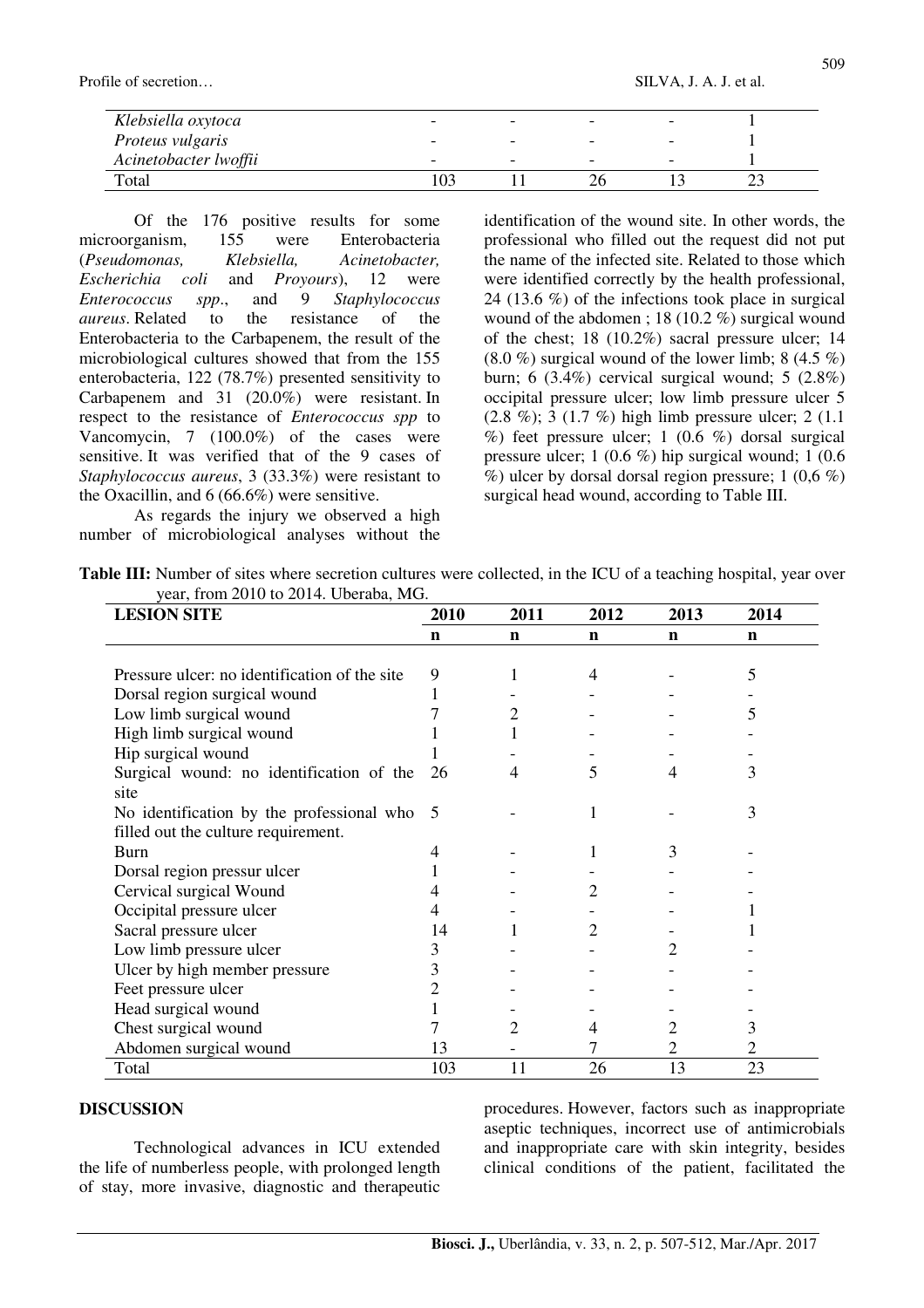emergence of antimicrobial-resistant microorganisms.

In this study it is observed that in the period from 2010 to 2014 only 176 secretion cultures were found in the registers of the Microbiology department of the Hospital Clinical Pathology Service. It has made us reflect on the small number of secretion cultures of lesions collected by the professionals of the sector, since the hospital is reference in complexity for the region, what turns the ICUs into places with extremely complex patients and exposed to numerous invasive procedures.

The greatest occurrence of positive results in adult ICU, 148 (76.3%), is due to the fact that it is a place that receives patients who underwent contaminated surgeries, such as the digestive tract surgeries and traumas. It does not happen in the Coronary ICU, as it only admits patients proceeding from cardiac surgeries, angioplasties, pacemaker implantation and heart failure (OLIVEIRA; BRAZ; RIBEIRO, 2007). The highest number of culture secretions collected in 2010 (103 cases) was justified by the ICU staff and the Hospital Infection Control Commission (CCIH) as the year in which the units attended a higher number of clients with lesions of Skin, and mainly due to the profile of the professionals who worked in the ICUs in this period. They were professionals who based the treatment prescribed not only in the clinic, but in the performance of examinations such as the culture of secretions.

The CCIH is responsible for the epidemiological and microbiological surveillance, control of the use of antimicrobials and preparation of prevention routines, diagnosis and treatment of the infection in the health care services. The reduction of the number of cases can be related to a better performance of the CCIH team inside these unities, with programs of prevention and direction of the professionals that composes the assistance (GIAROLA et al, 2012).

Concerning the prevalent microorganism in the positive microbiologies, this study corroborated other studies showing that in the isolated microorganisms in the ICU, *Pseudomonas aeruginosa* comes first, followed by *coagulagenasenegative Staphylococcus*, *Staphylococcus aureus, Enterobacter spp.*, *Klebsiella spp.* and

*Acinetobacter baumanii* (OLIVEIRA; KOVNER ; SILVA, 2010; JÚLIO, 2013).

*Acinetobacter spp.* and *Pseudomonas aeruginosa* are gram-negative bacteria with very little nutritional needs and can survive for long periods in dry and humid surfaces, becoming a risk to immunosuprressed patients in hospital environments, since they can cause infections and consequently sepsis. A study carried out in the University Hospital of Santa Maria, corroborated our study showing a high number of cases of these bacteria in the ICU (SANTOS: BREZOLIN: HORNER, 2014.)

Regarding the places where the cultures were collected, it was observed a great number of secretion collections in the surgical site. The infections of surgical site are important causes of post-operative complications, according to the Center for Disease Control and Prevention (CDC) , 14 to 16% of the hospital infections are related to the ISC (OLIVEIRA; BRAZ; RIBEIRO, 2007; JÚLIO, 2013). However, the infections in ulcers by pressure also deserve attention, since patients in intensive therapy are most of the time under mechanical ventilation, exposed to humidity and with no decubitus change.

The resistance to antibiotics appears as a consequence of the mutation of bacteria, in front of the irrational use of antimicrobials, mainly in methicillin-resistant *Staphylococcus aureus* (MRSA) , *Enterococcus sp* resistant to the vancomycin and gram-negative bacteria resistant to Carbapenem (LAXMINARAAYAN et. al., 2013). It was noticed in our research that the gram-negative bacteria or enterobacteria were sensitive to carbapenes, as well as the *Staphylococcus aureus* to Oxacillin and the *Enterococcus sp* to Vancomycin.

## **CONCLUSION**

The results of this study contributes to base other works on the profile of secretion cultures in lesions, reinforcing the importance of a program of an effective control of infections program with the involvement of all multiprofessional team. It emphasizes the importance of prevention measures to the skin lesions that are generated to the clients in the scope of the ICU, either intentionally or not, stimulating a safe environment for the client and the professional.

**RESUMO:** Este estudo tem como objetivo identificar o perfil de culturas de secreções de lesões de pele na UTI, os microrganismos presentes nas amostras biológicas, à resistência ou sensibilidade aos Carbapenem, Oxacilina e Vancomicina e o local da lesão. Trata-se de um estudo descritivo, observacional e retrospectivo, com abordagem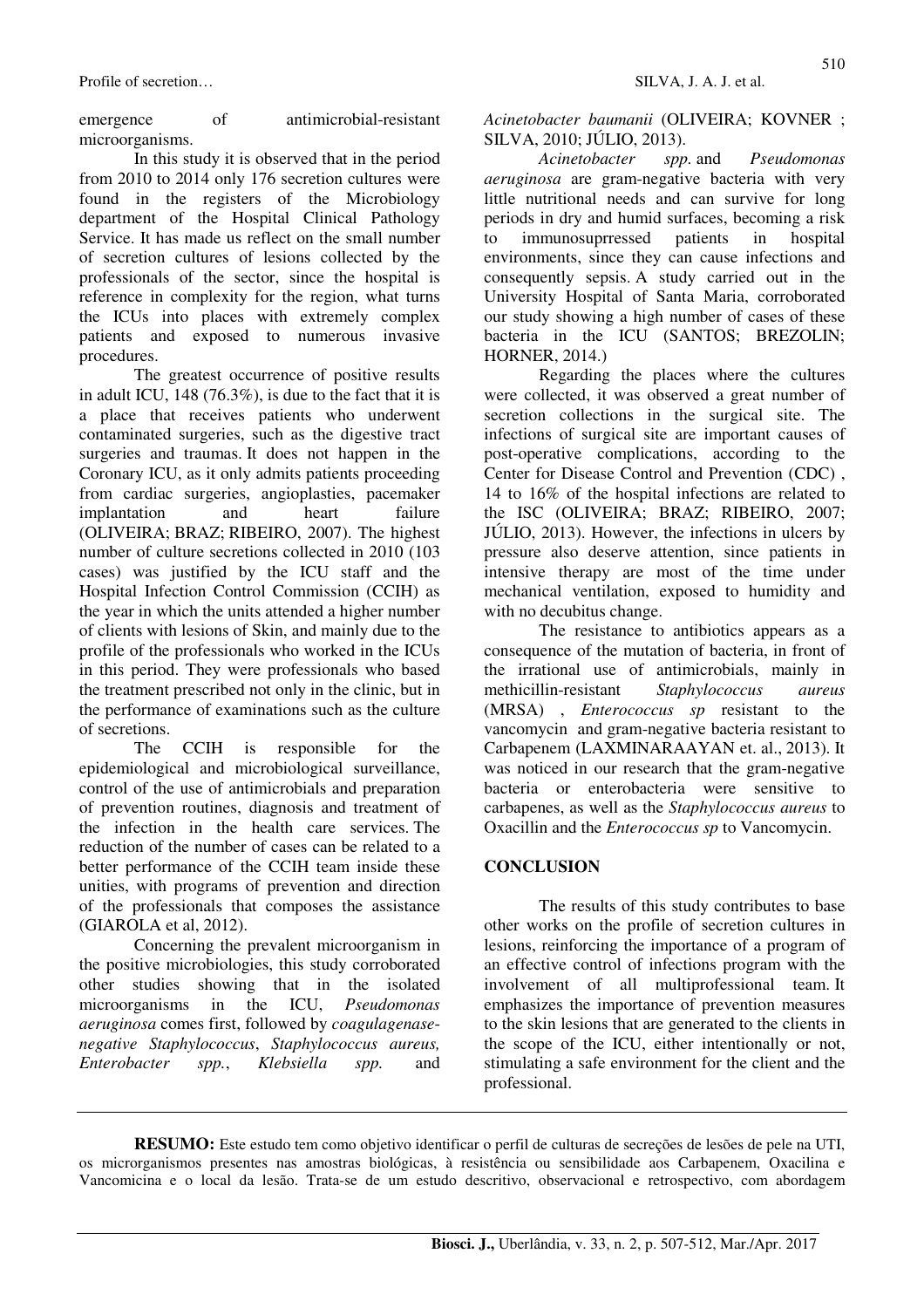quantitativa, realizado em um hospital público de ensino de grande porte. Foram analisados 210 resultados de culturas de secreções das UTIs no intervalo de 2010 a 2014. Dessas 16 apresentaram resultado negativo para qualquer microrganismo, 18 apresentaram *Staphylococcus coagulase negativo*, e 176 obtiveram resultado positivo para algum microrganismo, sendo sensíveis aos antibióticos e o local mais acometido as feridas operatórias.

PALAVRAS-CHAVE: Enfermagem. Ferida. Unidade de Terapia Intensiva.

#### **REFERENCES**

BRASIL. Ministério da Saúde. **Resolução 466**, de 12 de dezembro de 2012. D.O.U., Brasília, 13 jun. 2012. Disponível em: <http://conselho.saude.gov.br/resolucoes/2012/Reso466.pdf>. Acesso em: [20 set. 2014].

EBERHARDT, T. D.; DIAS, C. F. C.; FONSECA, G. G. P.; KESSLER, M.; SOARES, R. S. A.; LIMA, S. B. S.. Cicatrização de feridas: análise das tendências em teses e dissertações. **Rev Enferm UFSM**, Santa Maria, v. 5, n. 1, p. 387-395. 2015. https://doi.org/10.5902/2179769215259

FERNANDES, H. S.; PULZI JÚNIOR, S.A.; COSTA FILHO, R.. Qualidade em terapia intensiva. **Rev Bras Clin Med**., São Paulo, v. 8, p. 37-45. 2010.

FERNADO, F. S. L.; ALMEIDA, M. T. G.; OLIVEIRA, K. A.; LOPES, V. S.; MORESCHI, C. L.. Segurança do Paciente: Análise Reflexiva. **Rev Enferm UFPE** on line, Recife, v. 10, n. 2, p. 894-902. 2016. DOI: 10.5205/reuol.6884-59404-2-SM-1.1002sup201626

GIAROLA, L. B.; BARATIERI, T.; COSTA, A. M.; BEDENDO, J.; MARCON, S. S.; WAIDMAN, M. A. P. Infecção hospitalar na perspectiva dos profissionais de enfermagem: um estudo bibliográfico. **Cogitare Enferm**., Curitiba, v. 17, n. 1, p. 151-157, 2012. https://doi.org/10.5380/ce.v17i1.26390

GRILLO, V. T. R. S.; GONÇALVES, T. G.; CAMPOS JÚNIOR, J.; PANIÁGUA, N. C.; TELES, C. B. G. Incidência bacteriana e perfil de resistência a antimicrobianos em pacientes pediátricos de um hospital público de Rondônia, Brasil. **Rev. Cien. Farm. Básica Apl.**, Araraquara, v. 34, n. 1, p. 117-123, 2013.

LAXMINARAYAN, R.; DUSE, A.; WATTAL, C.; ZAIDI, A. K. M.; WERTHEIM, H. F. L.; SUMPRADIT, N.; VLIEGHE, E.; HARA, G. L.; GOULD, I. M.; GOOSSENS, H.; GREKO, C.; SO, A. D.; BIGDELI, M.; TOMSON, G.; WOODHOUSE, W.; OMBAKA, E.; PERALTA, A. Q.; QAMAR, F. N.; MIR, F.; KARIUKI, S.; BHUTTA, Z. Q. A.; COATES, A.; BERGSTROM, R.; WRIGHT, G. D.; BROWN, E. D.; CARS, O... Antibiotic resistence-the need for global solutions. **Lancet Infect Dis.**, New York, n. 13, p. 1057-98. 2013. https://doi.org/10.1016/S1473-3099(13)70318-9

MARTINS, L.; FERNANDES, A.; FONTES, D.; SERRANO, A.; ORNELAS, H.. Sépsis associadas aos cateteres venosos centrais. **Acta Pediátr. Port.,** Lisboa, v. 41, n. 1, p. 5-7, 2010. Doi: 0873-9781/10/41-1/5

OLIVEIRA, A. C.; BRAZ, N. J.; RIBEIRO, M. M. Incidência da infecção do sítio cirúrgico em um hospital universitário. **Cien. Cuid. Saúde**, Maringá, v. 6, n. 4, p.486-493, Out/Dez. 2007.

OLIVEIRA, A. C.; KOVNER, C. T.; SILVA, R. S. Infecção hospitalar em unidade de tratamento intensivo de um hospital universitário brasileiro, **Rev Latino-Am. Enferm.**, Ribeirão Preto, v. 18, n. 2, p. 97-104, Mar/Abr. 2010.

RIGATTI, F. Detecção da resistência à oxacilina e perfil de sensibilidade de Staphylococcus coagulase negativos isolados em um hospital escola. **Dissertação**. Santa Maria: Centro de Ciências da Saúde, Universidade Federal de Santa Catarina; 2010.